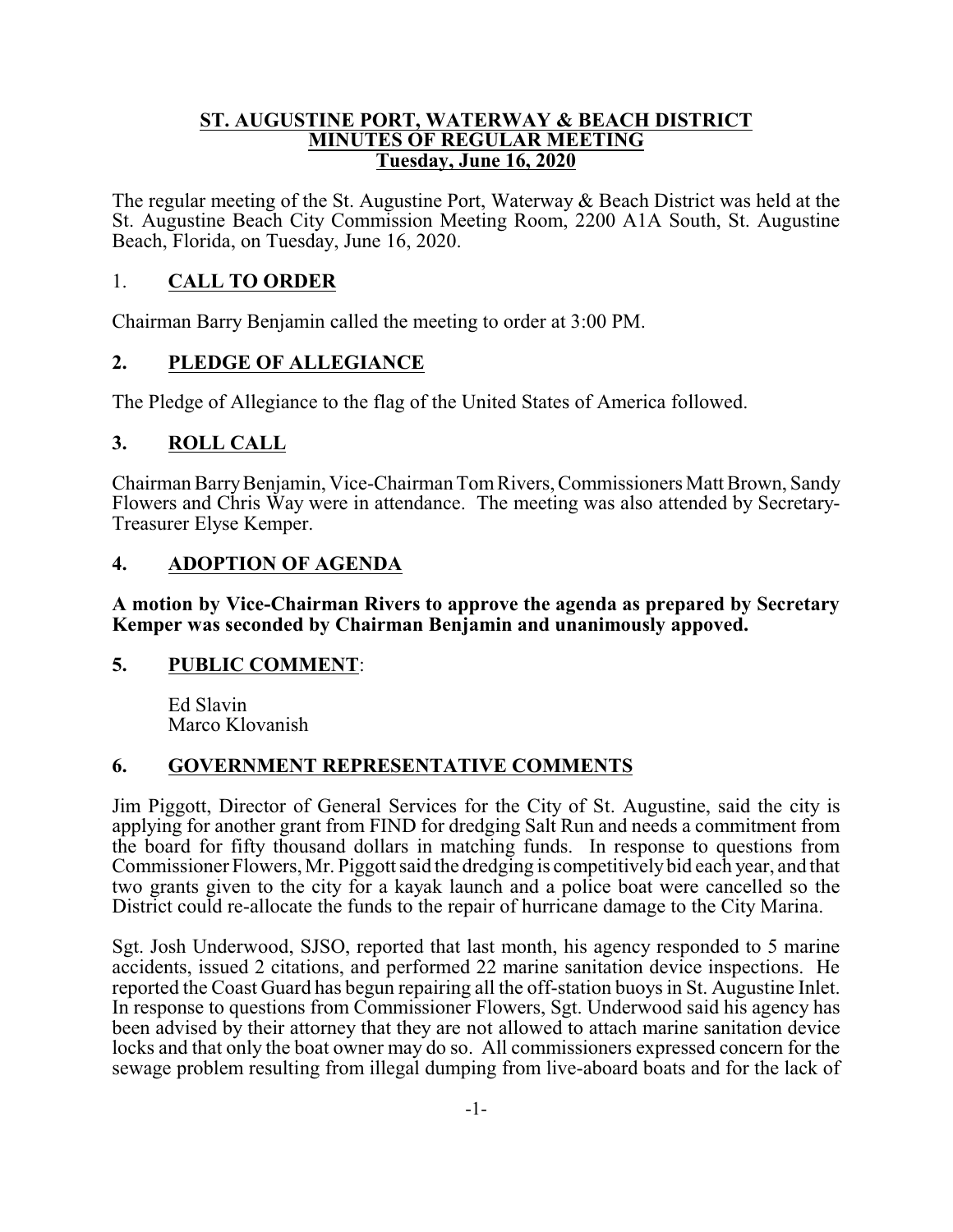an effective system of enforcement. Commissioner Brown volunteered to research enforcement methods used by other local governments in Florida and report back to the board.

Lt. Steve Zukowski, FWC, addressed the board and added his expertise that locking a marine toilet's door is considered legally securing the device. He reported there are no new derelict vessels in District waters. Several minor boat collisions have occurred at local marinas without injury to boaters. One small boat swamped in Matanzas Inlet without injury to the crew and the boat was recovered. The only serious injury occurred when the passenger of a personal water craft sustained a concussion after the boat's operator tried to jump the wake of a nearby vessel, and landed hard, causing the injury.

In fisheries, Lt. Zukowski said the federal ban on taking red snapper will be suspended for several days in the month of July. He lamented the fact that there is no minimum size limit beyond state waters, but cautioned that the minimum is twenty inches in state waters.

He said very large gatherings of boats have recently occurred in the St. Johns River with as many as a thousand vessels. These gatherings have necessitated increased patrols by FWC and other agencies because of the presence of intoxicated boaters, some of whom have been arrested for operating their vessels while impaired. Also, an FWC officer was recently shot to death in Hendry County after pursuing a motor vehicle hit and run suspect.

# **7. SECRETARY-TREASURER'S REPORT**

Secretary-Treasurer Kemper delivered the financial report. As of May 31, 2020, the District had expended a total of \$195,829 for budgeted projects and \$94,798 for operating expenses. As of that date, the District had a total of \$2,430,175 on deposit, of which \$2,149,137 is available in reserve. A separate account for the Summer Haven River restoration project contains \$712.

## **8**. **APPROVAL OF MINUTES**

**A motion by Chairman Benjamin to approve the minutes of the regular meeting of May 19, 2020, was seconded by Commissioner Brown and passed unanimously.**

### **9. ENGINEERING REPORT: NONE**

### **10. NEW BUSINESS**

### A. Funding Request for Artificial Reefs

Doug Bataille of the St. Johns County Parks and Recreation Department requested the board to provide \$125,000 to help the county move 12,000 tons of concrete now on land owned by the Florida Department of Transportation. The concrete will be deposited eight miles southeast of St. Augustine Inlet in a 40 acre site known locally as the Andy King Artificial Reef. The site was approved by the Army Corps of Engineers many years ago and has received thousands of tons concrete bridge pilings since it was approved. The concrete has been stored on the current site since the replacement of three local bridges, and was donated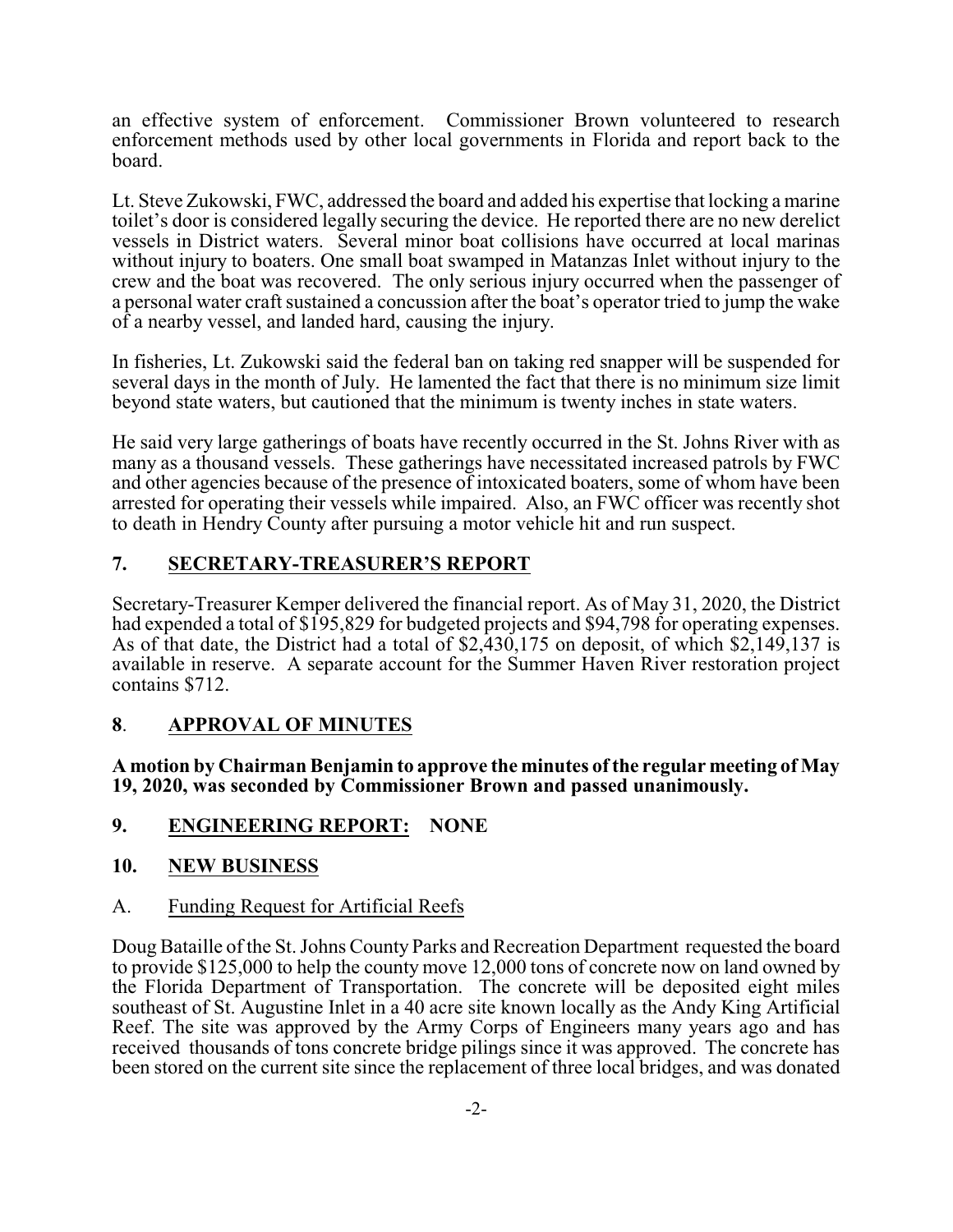by contractors for use in the artificial reef. Recently, the storage area became the property of the Florida Department of Transportation and the department has demanded the county relocate the concrete or it will be recycled. The county has allocated \$375,000 for the relocation and is requesting additional funds from the District.

Former Commissioner Carl Blow recounted to the board the 16-year history of the off-shore reef project and touted the economic benefits of artificial reefs in general. He said the local artificial reefs provide hundreds of millions of dollars to the northeast Florida economy each year generated by fishing interests, suppliers, hotels, restaurants, boat retailers, and others, and that more than three thousand local jobs are here due to the presence of the reefs.

Commissioners and members of the public spoke in favor and against the use of District funds to benefit the reef. Commissioner Flowers said the reef is outside the District and money should not be spent outside the District. Chairman Benjamin and Vice-Chairman Rivers supported the project because it creates nearby habitat for fish which benefits the District's waters, and creates increased tax revenue for the District through its economic benefits.

#### **A motion by Vice-Chairman Rivers to table the issue until the next meeting was seconded by Commissioner Brown and unanimously passed.**

#### B. Discussion on use of official Port Seal in local advertising- Commissioner Flowers

Commissioner Flowers discussed the use by a contractor of the District's seal on the contractor's website where he described his business as a preferred contractor of the District. She said the contractor has no authority to use the seal and that the board should direct its attorney to issue a cease and desist letter to the contractor. Commissioner Way said he is acquainted with the contractor and that he asked him to remove the seal from his website, which was done. Vice-Chairman Rivers asked to place the issue on the agenda of the next meeting.

#### C. Discussion of implementation and use of zip-ties for sewage control - SJSO/Commissioner Flowers

Commissioner Flowers suggested this itemhad already been discussed and should be tabled. The item was then tabled.

### **11. OLD BUSINESS**

#### A. Discussion/Vote on repairs to May Street boat ramp for kayak launch-Commissioner Flowers

Commissioner Flowers discussed information she obtained from the City of St. Augustine, the Florida Department of Transportation, and several local contractors as to the possibility of improving an area used by kayakers and small boaters under the Hospital Creek Bridge on May Street. She said the ramp should be for non-motorized vessels and that FDOT is